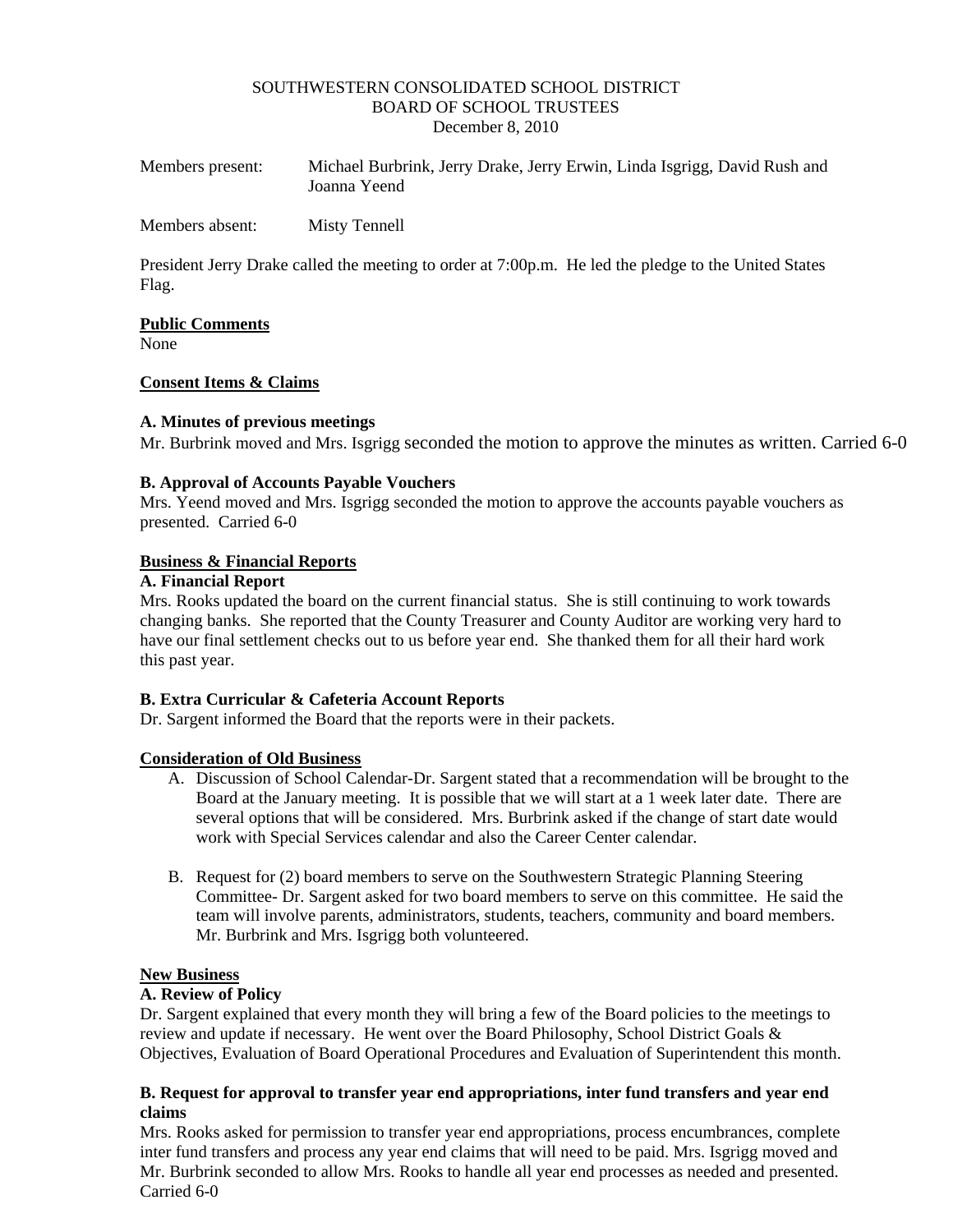# **C. Request for approval of resolution for establishment of a Rainy Day Fund.**

Mrs. Rooks presented the resolution to the board for a Rainy Day Fund to be created. Mrs. Isgrigg moved and Mr. Rush seconded. Carried 6-0

### **D. Approve Master Contract**

Dr. Sargent asked the Board to approve the Master Contract between the Board of School Trustees of Southwestern CSD Shelby County and the Southwestern Consolidated Classroom Teachers Association. He thanked Mr. Burbrink, Mr. Rush, Mrs. Rooks and the teachers representing the bargaining unit for working hard and coming to an agreement on a good contract for 2010-11 and 2011-12. Mrs. Isgrigg moved and Mr. Rush seconded. Carried 6-0

### **E. Approve staff stipends**

Dr. Sargent asked for approval of staff stipends as presented. Mrs. Isgrigg moved and Mr. Rush seconded. Carried 6-0

### **F. Request for approval of Shelby County Immunization Exclusion Policy**

Natalie Parker, school nurse, informed the Board of the proposed policy for all Shelby County Schools in collaboration with the Shelby County Health Department dealing with the current children's vaccination shortfall. Final policy details are not complete at this time. The plan is to implement the final policy on January 18, 2011. Mrs. Parker is asking the Board to approve the exclusion of all students that are not compliant with the law to be defined in the final Immunization Exclusion Policy once finalized with the other County agencies for Southwestern to be included in the County Wide plan. Mr. Burbrink moved and Mrs. Yeend seconded as presented. Carried 6-0

### **F. Other**

Dr. Sargent asked the Board to approve the agreement between Damar and Southwestern Schools for one of our autistic students. Mrs. Yeend moved and Mr. Burbrink seconded. Carried 6-0

#### **Reports & Presentations**

### **A. Principal Reports on Student Achievement**

Mrs. Blake informed the Board of current High School activities. The Culture Club is currently having a fundraiser to help the Salvation Army Fund and Food Bank. The Outreach Grant from Lilly for Bill Taylor was approved. January  $3^{rd}$  will be a professional development day  $\frac{1}{2}$  day focus will be on student achievement and the other  $\frac{1}{2}$  day will be a teacher work day. The new instructional assistant at the high school has been working with students and teachers on test data, acuity, and etcetera. She is a certified English teacher. She attended a webinar on math recently. The Accuity assessment predictive first two rounds are complete and the data is being reviewed. Mr. Meyer and Mr. Lakes are in the classrooms helping with math class work. Mrs. Eversole, Mr. Taylor and Ms. Beier also split times in the classes. She thanked the members of the board for helping with the climate audit and she hopes to have the report in by the end of the year. Mr. Rush asked what grade levels are taking Accuity testing. She replied 7, 8 and  $9<sup>th</sup>$  grades.

Mrs. Maurer informed the Board that the 3, 4, 5 and 6 grades had issues with recent testing due to internet issues with the state uploads. The elementary K-3 Christmas program was great last week. The high school had sent over students today to perform for the elementary. The elementary received a letter from NCA congratulating them for being top school in the county. Mr. Brady Days is working on his internship now at the elementary. The Kindergarten teachers recently attended Literacy Training at Liberty Elementary. There have been 48 General Education Intervention (GEI) Meetings for students to date and 54 by year end. The team meets to come up with a plan for individual students. The payoff will be worth it for the students. She informed everyone that the school website has a "Spotlight" page on it and everyone should go there and see what is currently going on with our students.